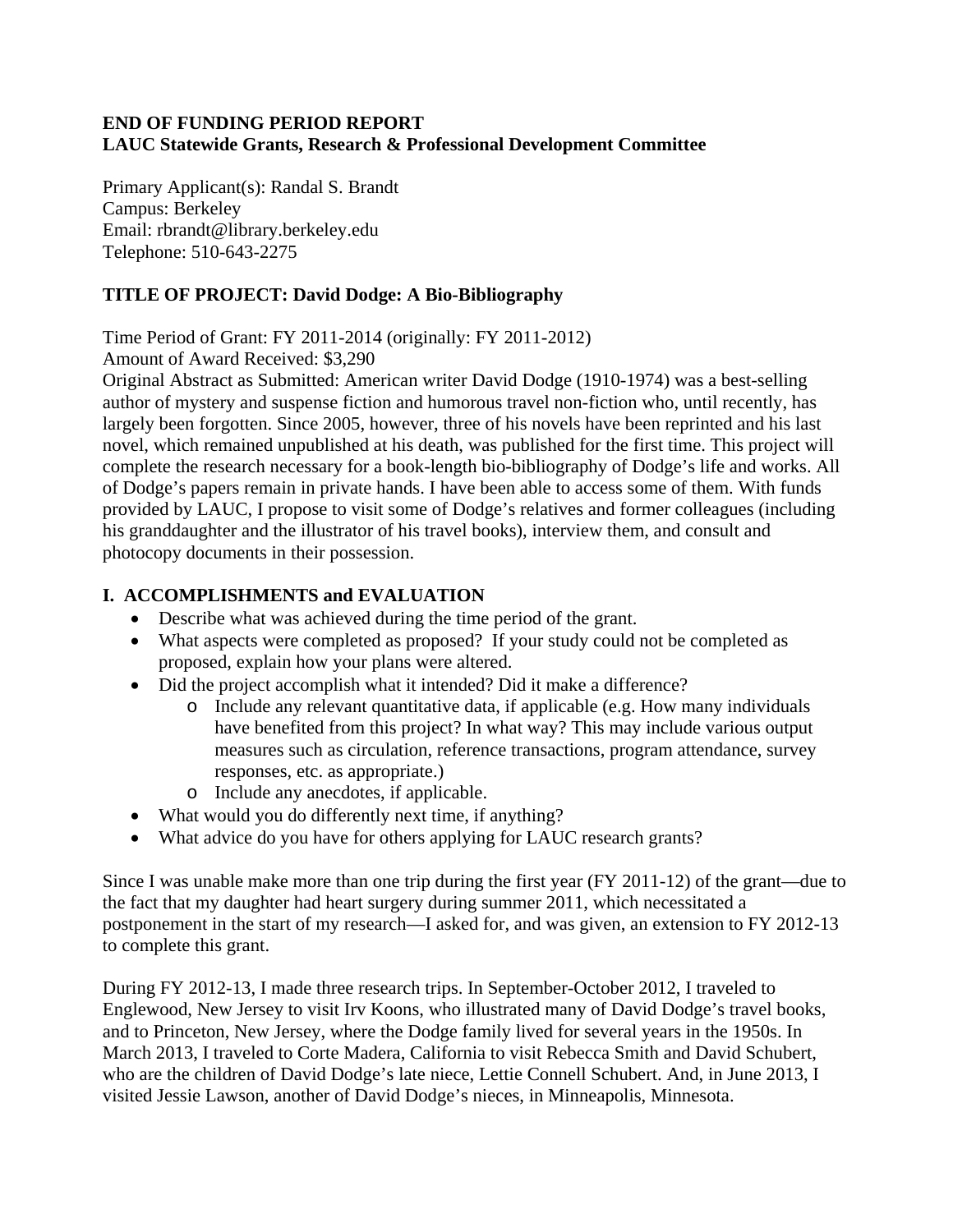All of these visits have been extremely fruitful, both in terms of research value and in terms of additions of materials to the Library. Although not a specific goal of the original research grant, the donations of archival materials related to David Dodge and his family to The Bancroft Library have been a by-product of the research I am conducting. As described in my End of Funding Period Report for 2011-12, the first trip I took yielded the formal gift of David Dodge's personal papers to Bancroft (see http://oskicat.berkeley.edu/record=b20412185~S1) by his granddaughter, Kendal Reynoso Lukrich.

Irv Koons was a young, unknown New York artist when he was contracted by Simon & Schuster to provide humorous illustrations for David Dodge's first travel book, *How Green Was My Father* (published in 1947). This job led to a multi-year, multi-book collaboration between author and illustrator. It also led to a life-time friendship. Irv and his wife Leah became friends with the Dodges and visited them several times in various parts of the world. Irv was able to provide me with a glimpse into a side of Dodge's professional life that I had not seen before. In addition to several hours of recorded interviews, my visit with Irv Koons also resulted in the formal gift of materials to the library (see http://oskicat.berkeley.edu/record=b20412186~S1). The collection includes correspondence, drawings, sketches, and proofs for illustrations made by Koons for Dodge's travel books.

Rebecca Smith and David Schubert are the children of Lettie Connell Schubert, whose mother Kathryn Dodge Burkhardt was David Dodge's sister. Kathryn's husband George Burkhardt was the founder of Macondria, a little theater located at 56 Macondray Lane in San Francisco. David began his writing career with the Macondray Lane Players (as the company was known) authoring several one-act plays during the 1930s. His first published work, a play called *A Certain Man Had Two Sons*, was originally written for Macondria and was awarded first prize in the Northern California Drama Association's annual one-act play tournament in 1936. In addition to providing new information to me about this chapter in Dodge's life and career, David and Becky generously donated to Bancroft a scrapbook, compiled by their grandmother, and other materials documenting Macondria and containing rare ephemera (programs, playbills, etc.) and photographs. Not only does this collection (see http://oskicat.berkeley.edu/record=b20551551~S1) contain vital information for my research about Dodge, but it also fits perfectly into Bancroft's mission to collection primary source materials about San Francisco history and the Bay Area arts community. David and Becky have promised to look for more Dodge-related material still in the family's home in Mill Valley and I am hopeful that this gift will grow in the near future.

Right before I finalized my plans to attend a Rare Books and Manuscripts Section (of ALA) conference in Minneapolis, Minnesota, I learned that another of David Dodge's nieces, Jessie Lawson (daughter of his sister Frances), had recently moved to that city. Seizing an opportunity that was too good to pass up, I arranged to travel to the conference a day early in order to meet with and interview Jessie, who was able to provide me with new information about the family especially about David Dodge's mother, Maude (Jessie's maternal grandmother). Dodge had a very complicated relationship with his mother and all of the information that I had previously been able to gather was biased towards his point of view. Jessie, whose own mother passed away when she was a young girl, had a very different relationship with her grandmother and provided a welcome counter point of view to this aspect of the family story.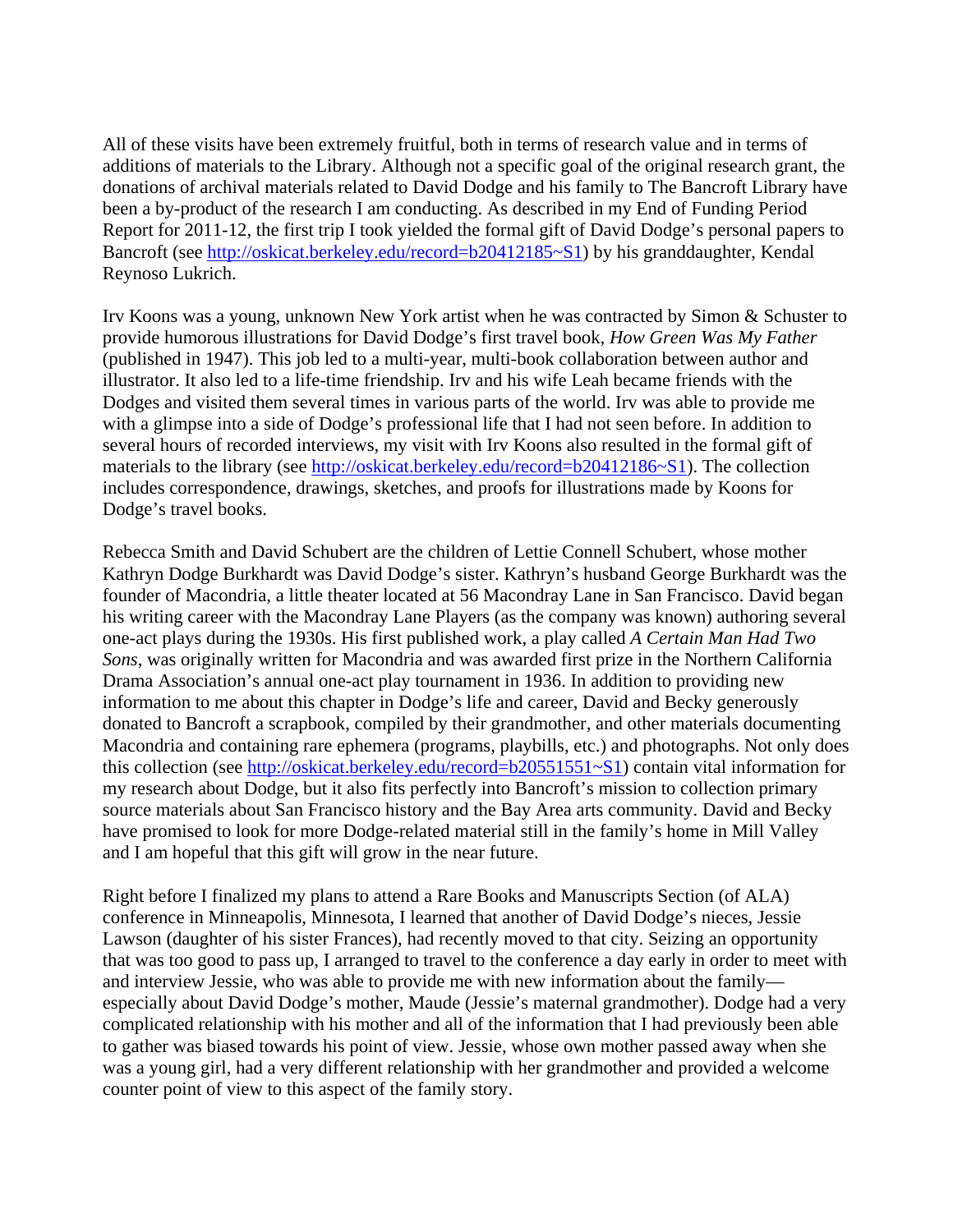### **II. IS YOUR PROJECT COMPLETED? Yes\_\_ No\_X\_**

If No, what is needed to complete the project? Is more time needed? Or more funds?

More time is needed. Since the Minneapolis trip occurred at the very end of June 2013, and I was unable to submit receipts and paperwork to the Library Business Office for it before the end of the fiscal year, I requested a one-year extension to FY 2013-14. This request was approved by Vice Provost Susan Carlson on April 24, 2013. I also requested an expansion of the scope of the grant in order to fund the transcription of the audio recordings that I made of the interviews with Irv Koons. Nick Robinson, chair of the Research & Professional Development Committee, approved this request, also on April 24, 2013. I have not requested any additional funds.

#### **III. FINANCIAL STATEMENT**

Please explain how the funds received were spent. Attach your original budget and indicate how well your estimates matched with actual expenditures. Receipts are not necessary.

#### ORIGINAL BUDGET

I originally requested funding for two week-long research trips to Utah and New Jersey.

| Utah trip                                            |         |
|------------------------------------------------------|---------|
| Airfare (round trip, Oakland, CA-Salt Lake City, UT) | \$500   |
| Rental car (5 days)                                  | \$250   |
| Lodging (4 nights $\omega$ \$100 + \$25 tax)         | \$500   |
| Meals $(5 \text{ days } @$ \$64)                     | \$320   |
| Photocopying                                         | \$75    |
| New Jersey trip                                      |         |
| Airfare (round trip, Oakland, CA-Newark, NJ)         | \$500   |
| Rental car (5 days)                                  | \$250   |
| Lodging (4 nights $\omega$ \$100 + \$20 tax)         | \$500   |
| Meals $(5 \text{ days } @$ \$64)                     | \$320   |
| Photocopying                                         | \$75    |
| Total                                                | \$3,290 |
|                                                      |         |

As described in my End of Funding Period Report for 2011-12, the trip to Utah was significantly less expensive than my original estimate (actual expenses = \$583.76). This has enabled me to add other trips to this project.

The New Jersey trip came in very close to the original estimate. Actual airfare, including the booking service fee, was \$465.20. The rental car, including fuel, tolls, and parking, was \$443.43. Other transportation expenses were \$10.50. Lodging (5 nights) was \$475.55. Food was \$102.14. I was reimbursed in the amount of \$1,497.47.